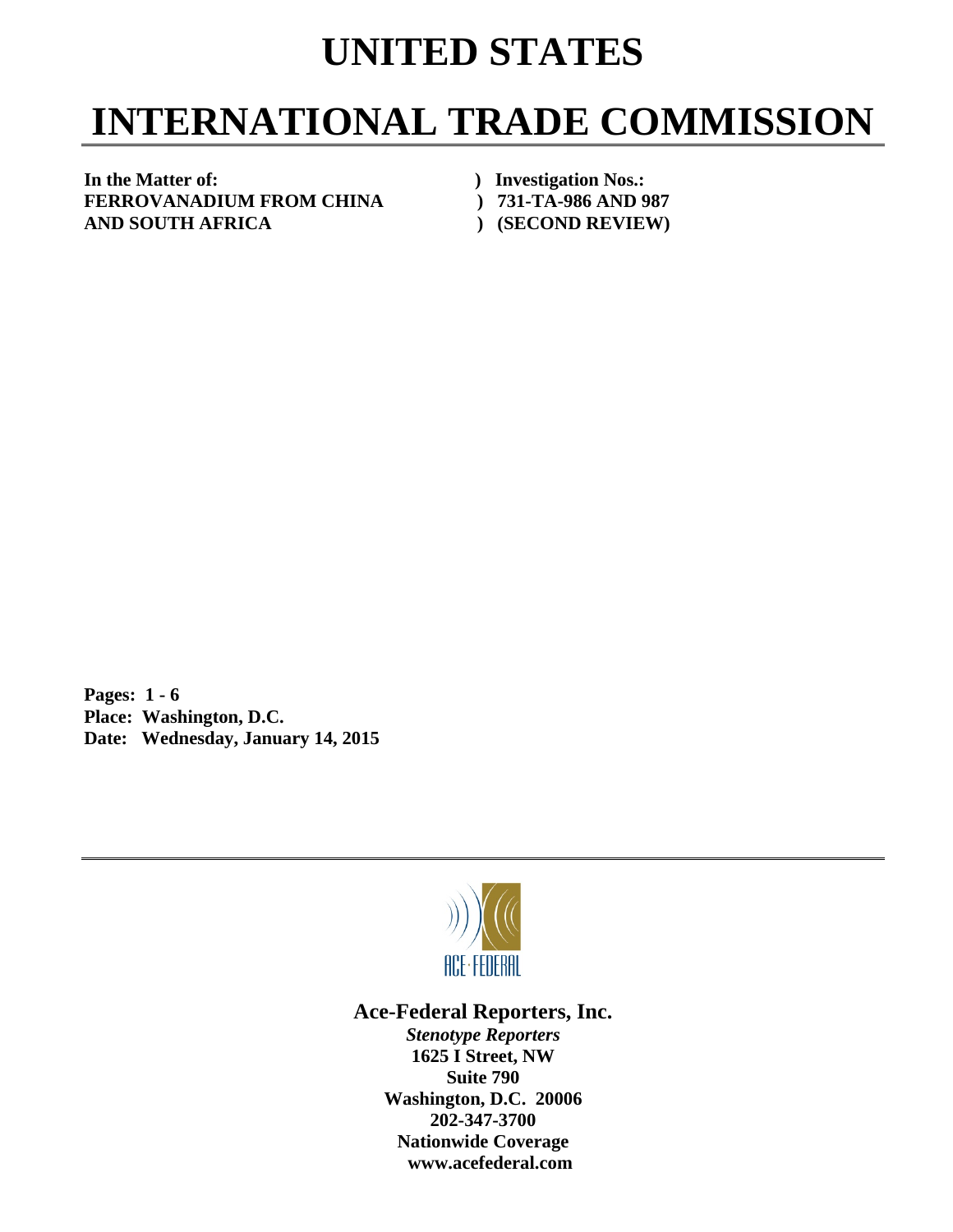1 THE UNITED STATES INTERNATIONAL TRADE COMMISSION 2 3 In the Matter of: (a) Investigation Nos.: 4 ) 731-TA-986 and 987 5 FERROVANADIUM ) (SECOND REVIEW) 6 FROM CHINA AND ) 7 SOUTH AFRICA ) 8 Wednesday, January 14, 2015 9 Main Hearing Room (Room 101) 10 U.S. International 11 Trade Commission 12 500 E Street, S.W. 13 Washington, D.C. 14 The meeting, commenced, pursuant to notice, at 15 11:00 a.m., before the Commissioners of the United States 16 International Trade Commission, the Honorable MEREDITH M. 17 BROADBENT, presiding. 18 19 20 21 22 23 24 25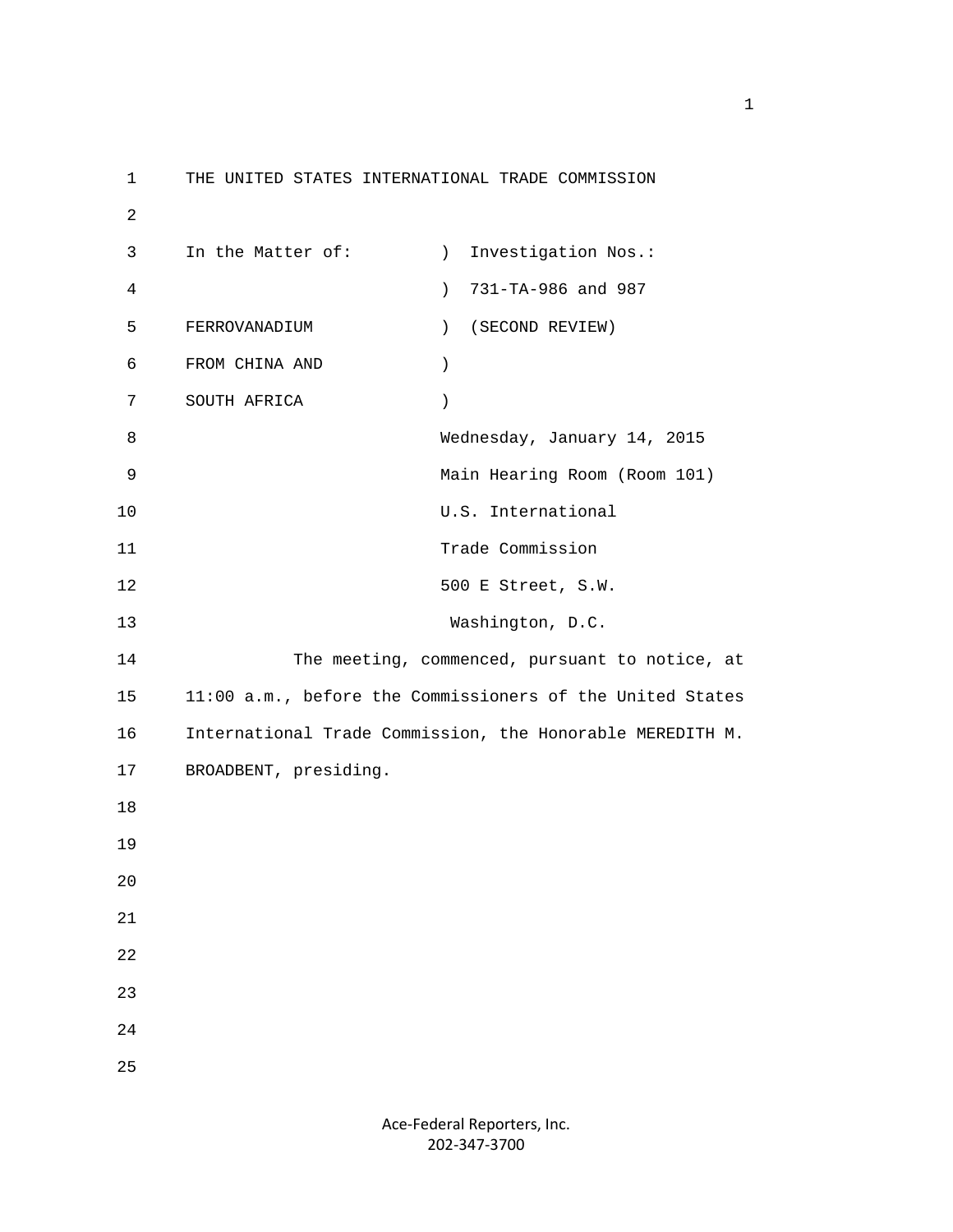## 1 APPEARANCES:

| $\overline{2}$ | On behalf of the International Trade Commission: |
|----------------|--------------------------------------------------|
| 3              | Commissioners:                                   |
| 4              | MEREDITH M. BROADBENT, CHAIRMAN                  |
| 5              | DEAN A. PINKERT, VICE CHAIRMAN                   |
| 6              | IRVING A. WILLIAMSON, COMMISSIONER               |
| 7              | DAVID S. JOHANSON, COMMISSIONER                  |
| 8              | F. SCOTT KIEFF, COMMISSIONER                     |
| 9              | RHONDA K. SCHMIDTLEIN, COMMISSIONER (via         |
| 10             | telephone)                                       |
| 11             |                                                  |
| 12             |                                                  |
| 13             | Staff:                                           |
| 14             | KAREN TAYLOR, INTERNATIONAL TRADE ANALYST        |
| 15             | LAUREN GAMACHE, INTERNATIONAL ECONOMIST          |
| 16             | CHARLES YOST, ACCOUNTANT/AUDITOR                 |
| 17             | DOUGLAS CORKRAN, SUPERVISORY INVESTIGATOR        |
| 18             |                                                  |
| 19             | WILLIAM R. BISHOP, SUPERVISORY HEARINGS AND      |
| 20             | INFORMATION OFFICER                              |
| $2\sqrt{1}$    | SHARON BELLAMY, PROGRAM SUPPORT SPECIALIST       |
| 22             |                                                  |
| 23             |                                                  |
| 24             |                                                  |
| 25             |                                                  |

Ace‐Federal Reporters, Inc. 202‐347‐3700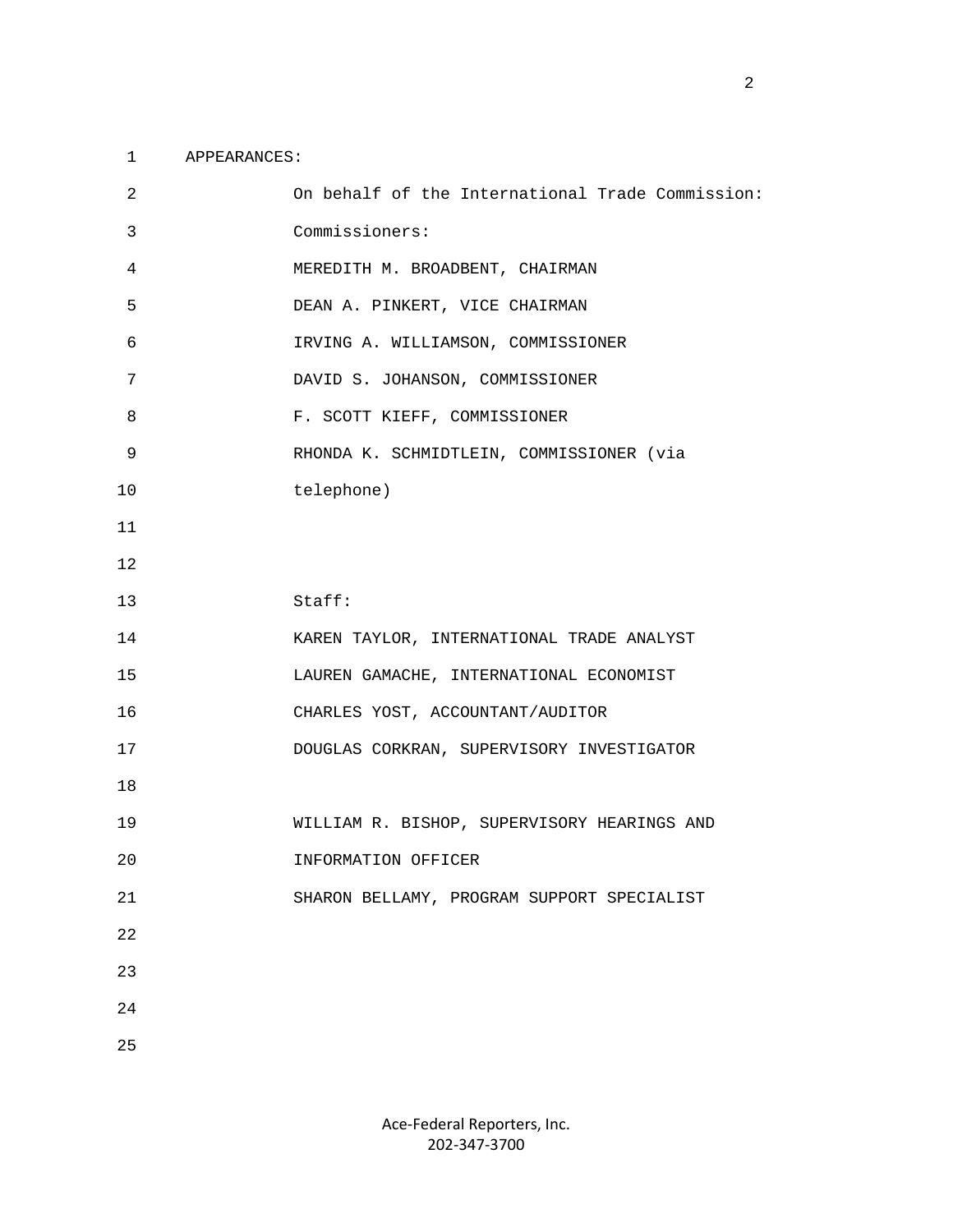1 P R O C E E D I N G S  $2$  (11:00 A.M.) 3 CHAIRMAN BROADBENT: Good morning, this meeting 4 of the U.S. International Trade Commission will now come to 5 order. 6 Welcome to Commissioner Schmidtlein who is 7 participating by telephone. 8 COMMISSIONER SCHMIDTLEIN: Thank you. 9 CHAIRMAN BROADBENT: I understand that there are 10 no agendas for future meetings, minutes, ratification lists 11 or outstanding action jackets to consider. 12 Next we turn to the vote in Investigation No. 13 731-986 and 987, Ferrovanadium from China and South Africa. 14 Welcome to Mr. Corkran and the staff who 15 participated in these investigations. 16 Are there any questions for the staff? 17 (No response.) 18 CHAIRMAN BROADBENT: Are there any additions or 19 corrections to the staff report? 20 MR. CORKRAN: Douglas Corkran, Office of 21 Investigations. Thanks you Madam Chairman, there are no 22 additions or corrections to the staff report. 23 CHAIRMAN BROADBENT: Is there any objection to 24 approval of the staff report? 25 (No response.)

> Ace‐Federal Reporters, Inc. 202‐347‐3700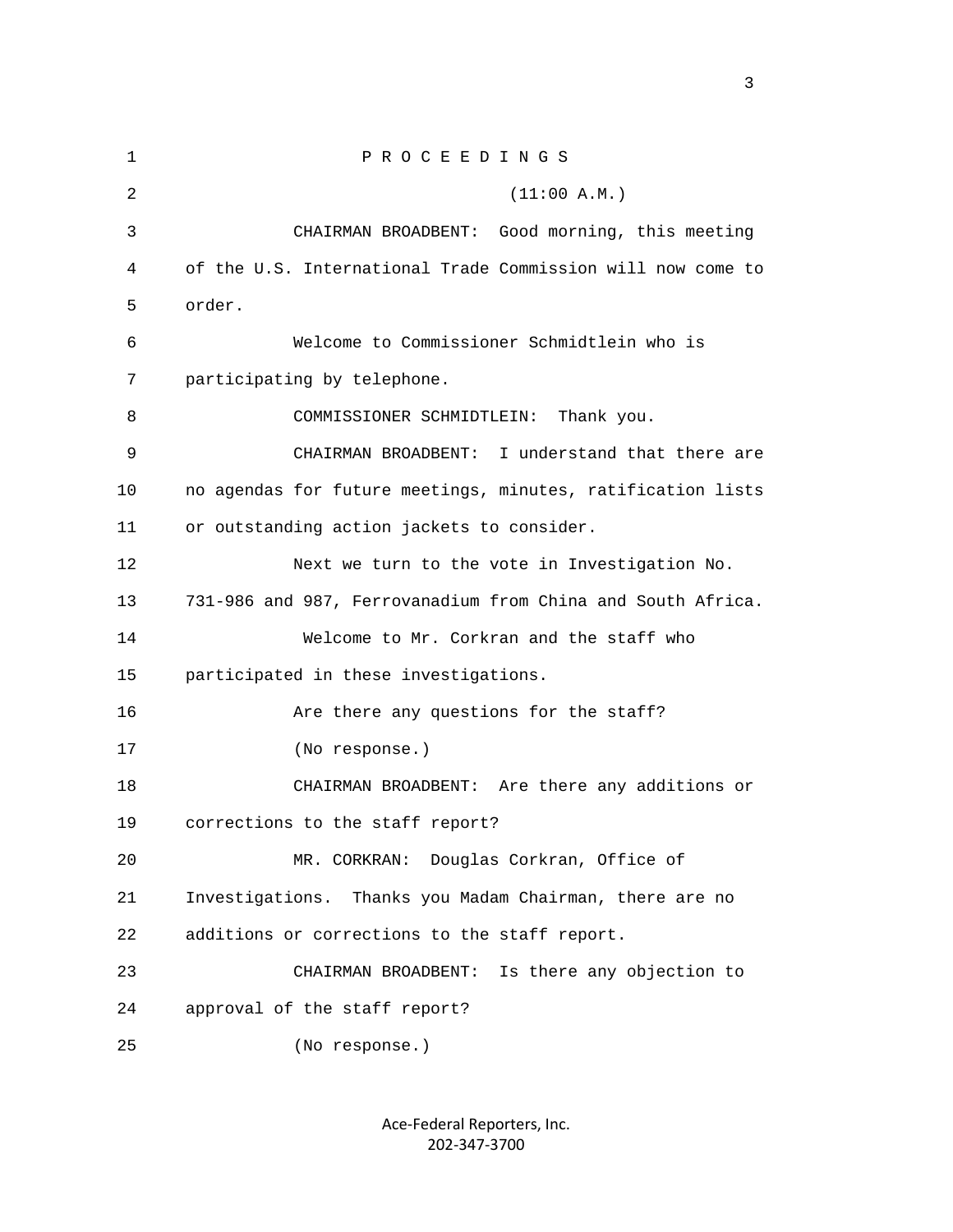1 CHAIRMAN BROADBENT: Hearing none, it is 2 approved. 3 Mr. Secretary, will you please call the roll? 4 MR. BISHOP: Commissioner Kieff? 5 COMMISSIONER KIEFF: I vote in the affirmative. 6 MR. BISHOP: Commissioner Schmidtlein? 7 COMMISSIONER SCHMIDTLEIN: I vote in the 8 affirmative. 9 MR. BISHOP: Commissioner Broadbent? 10 COMMISSIONER BROADBENT: I vote in the 11 affirmative. 12 MR. BISHOP: Commissioner Williamson? 13 COMMISSIONER WILLIAMSON: I vote in the 14 affirmative. 15 MR. BISHOP: Commissioner Pinkert? 16 COMMISSIONER PINKERT: I vote in the affirmative. 17 MR. BISHOP: Commissioner Johanson? 18 COMMISSIONER JOHANSON: I vote in the 19 affirmative. 20 MR. BISHOP: Madam Chairman the Commission has reached 21 affirmative determinations. 22 CHAIRMAN BROADBENT: Thank you Mr. Secretary. 23 Further information regarding these determinations will be 24 in the press release. Views of the Commission currently 25 are scheduled to be completed and filed on January 28, 2015.

4

Ace‐Federal Reporters, Inc. 202‐347‐3700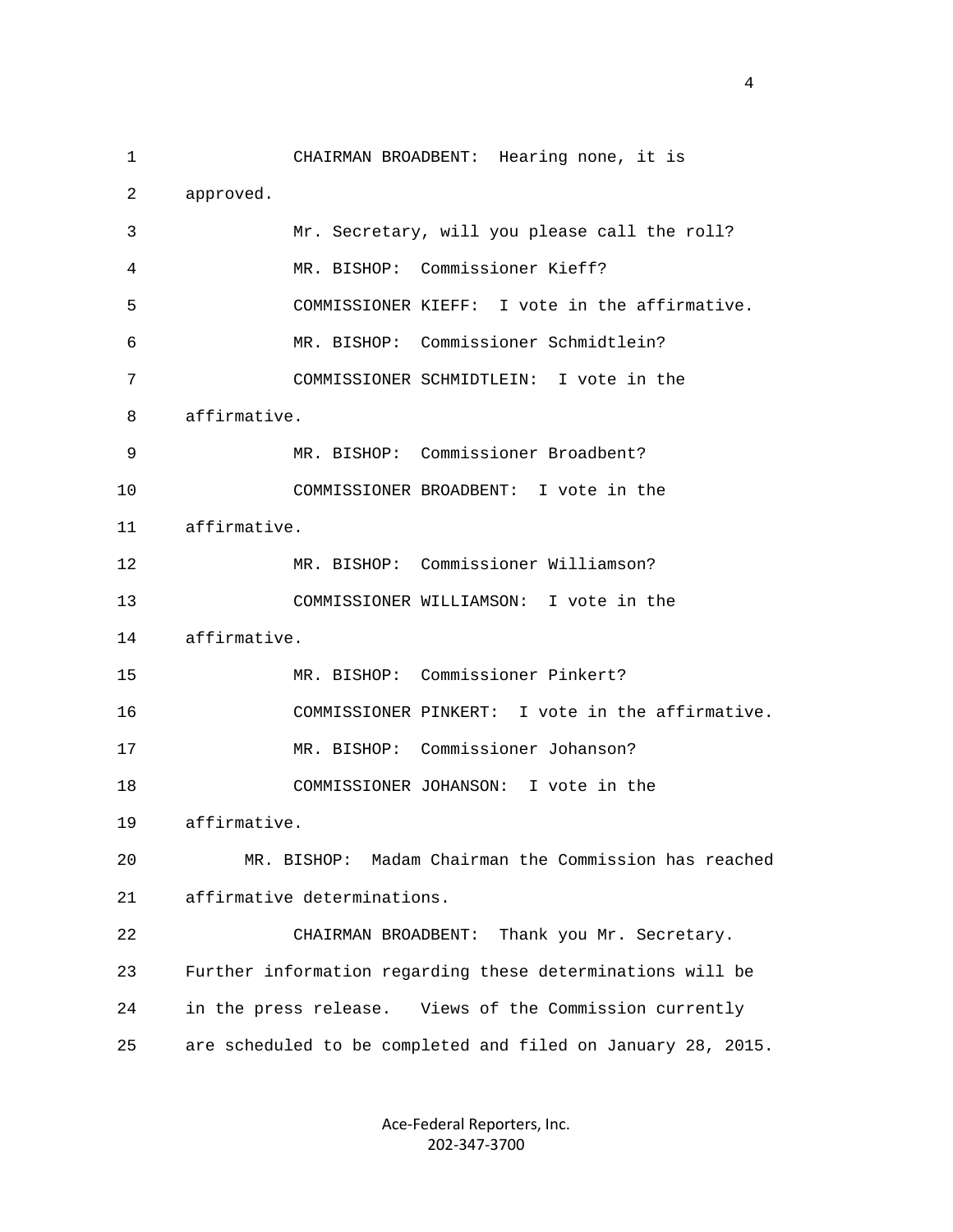| $\mathbf 1$    | Thank you to the staff who participated in these       |
|----------------|--------------------------------------------------------|
| $\overline{a}$ | investigations. Seeing that there is no other business |
| $\mathsf{3}$   | before the Commission this meeting is adjourned.       |
| $\overline{4}$ | (Whereupon the meeting was adjourned at 11:01          |
| 5              | $a.m.$ )                                               |
| $\epsilon$     |                                                        |
| $\overline{7}$ |                                                        |
| $\,8\,$        |                                                        |
| $\mathsf 9$    |                                                        |
| $10\,$         |                                                        |
| $11\,$         |                                                        |
| $12\,$         |                                                        |
| $13$           |                                                        |
| $1\,4$         |                                                        |
| $15\,$         |                                                        |
| 16             |                                                        |
| $17\,$         |                                                        |
| $18\,$         |                                                        |
| 19             |                                                        |
| $20$           |                                                        |
| $2\sqrt{1}$    |                                                        |
| 22             |                                                        |
| 23             |                                                        |
| 24             |                                                        |
| 25             |                                                        |